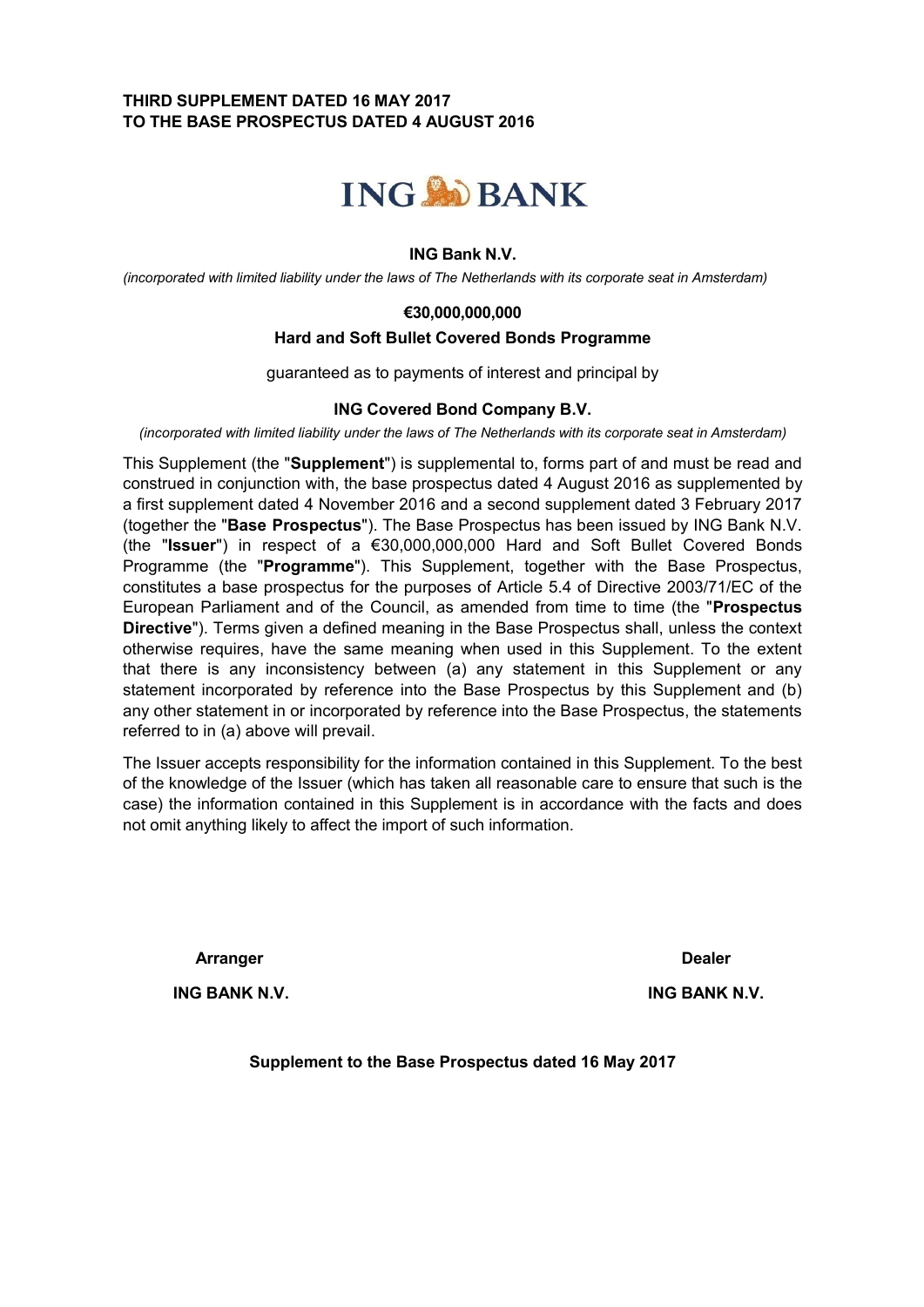No person has been authorised to give any information or to make any representation not contained in or not consistent with the Base Prospectus and this Supplement, or any other information supplied in connection with the Programme, and, if given or made, such information or representation must not be relied upon as having been authorised by the Issuer, the CBC, the Trustee or any of the Dealers appointed by the Issuer.

Neither the delivery of this Supplement nor the delivery of the Base Prospectus shall in any circumstances imply that the information contained in the Base Prospectus and herein concerning the Issuer and the CBC is correct at any time subsequent to the date hereof, or that there has not been any adverse change, or any event reasonably likely to involve any adverse change, in the prospects or financial or trading position of the Issuer or the CBC since the date thereof and hereof or that any other information supplied in connection with the Programme is correct as of any time subsequent to the date indicated in the document containing the same.

So long as the Base Prospectus and this Supplement are valid as described in Article 9 of the Prospectus Directive, copies of this Supplement and the Base Prospectus, together with the other documents listed in the "*General Information*" section of the Base Prospectus and the information incorporated by reference in the Base Prospectus by this Supplement, will be available free of charge from the Issuer and from the specified office of the Paying Agents. Requests for such documents should be directed to ING Bank N.V. at Foppingadreef 7, 1102 BD Amsterdam, The Netherlands.

Other than in Luxembourg and The Netherlands, the Issuer, the Arranger and any Dealer do not represent that the Base Prospectus and this Supplement may be lawfully distributed in compliance with any applicable registration or other requirements in any jurisdiction, or pursuant to an exemption available thereunder, or assume any responsibility for facilitating any such distribution or offering.

The distribution of the Base Prospectus and this Supplement and the offer or sale of Covered Bonds may be restricted by law in certain jurisdictions. Persons into whose possession the Base Prospectus, this Supplement or any Covered Bonds come must inform themselves about, and observe, any such restrictions on the distribution of the Base Prospectus, this Supplement and the offering and sale of Covered Bonds. In particular, there are selling restrictions in relation to the United States, the United Kingdom, Italy, The Netherlands, Japan and France and such other restrictions as may apply (see "*Subscription and Sale*" in the Base Prospectus).

An investor which has agreed, prior to the date of publication of this Supplement, to purchase or subscribe for Covered Bonds issued under the Programme may, in accordance with the Prospectus Directive, withdraw its acceptance within two working days commencing from the date of publication of this Supplement or such longer period as is required under applicable law.